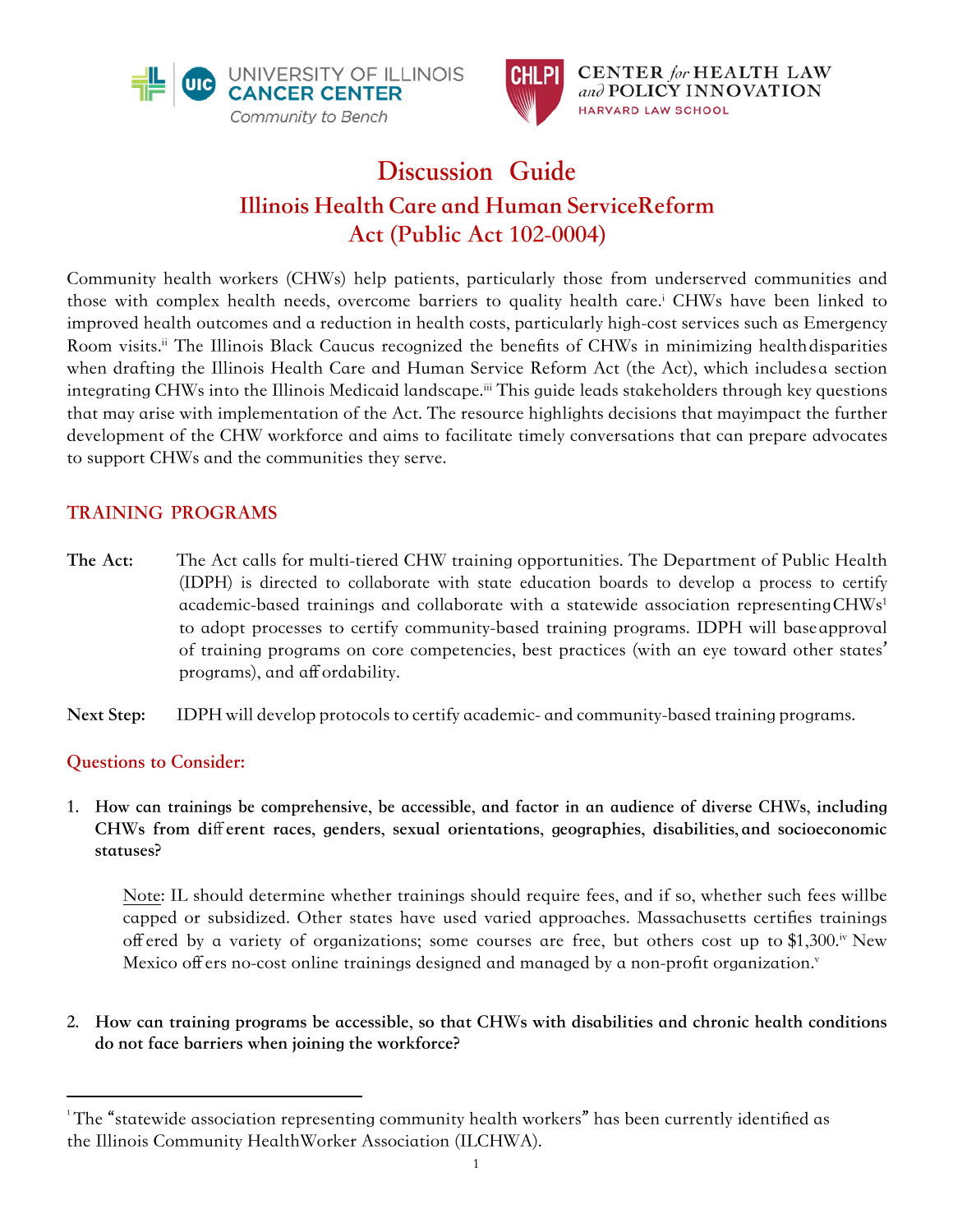Note: Studies suggest that individuals living with chronic conditions benefit from programs where they receive support from peers who are going through a similar experience. Cancer peer support programs have been found to improve coping skills, reduction in isolation, and increased confidence in talking to physicians, and HIV peer support programs have been shown to result in social acceptance, personal growth, and empowerment.<sup>vi</sup>

#### **3. Are there format guidelines that would make training opportunities more accessible that haven't been addressed by the questions above?**

Note: Should IL set an hourly requirement for CHW trainings? Should IL offer CHW trainings in multiple languages? Massachusetts has certified training of varying lengths (8 to 80 hours), whereas Texas trainings (offered in both English and Spanish) must be at least 160 hours, with at least 20 hours focused on each core competency.<sup>vii</sup>

Additionally, would it be beneficial to offer online training options that are pre-recorded and can be taken at any time? Such flexibility might accommodate participants who cannot take off work, are unable to arrange dependent care coverage, or are unable to attend trainings at a certain time or location.

- **4. What type of specialized training opportunities would allow CHWs to best support the communities they serve? Are there particular conditions or social factors that are especially relevant in Illinois or in particular parts of the state (i.e. rural areas)?**
- **5. Are there existing CHW training programs that better reflect communities that are underserved? What principles from these trainings should be incorporated into training program requirements or guidelines?**
- **6. What role can community based organizations (CBOs) and federally qualified health centers (FQHCs) play**  in conducting outreach to encourage a diverse array of community members toundergo CHW training and **certification? How can CBOs and FQHCs support new CHWs throughout the training and certification process to ensure retention?**

Note: A Louisiana survey of CHWs and CHW employers found that CHWs identify costs and time away from work as some of the primary obstacles to obtaining CHW training and certification.<sup>viii</sup>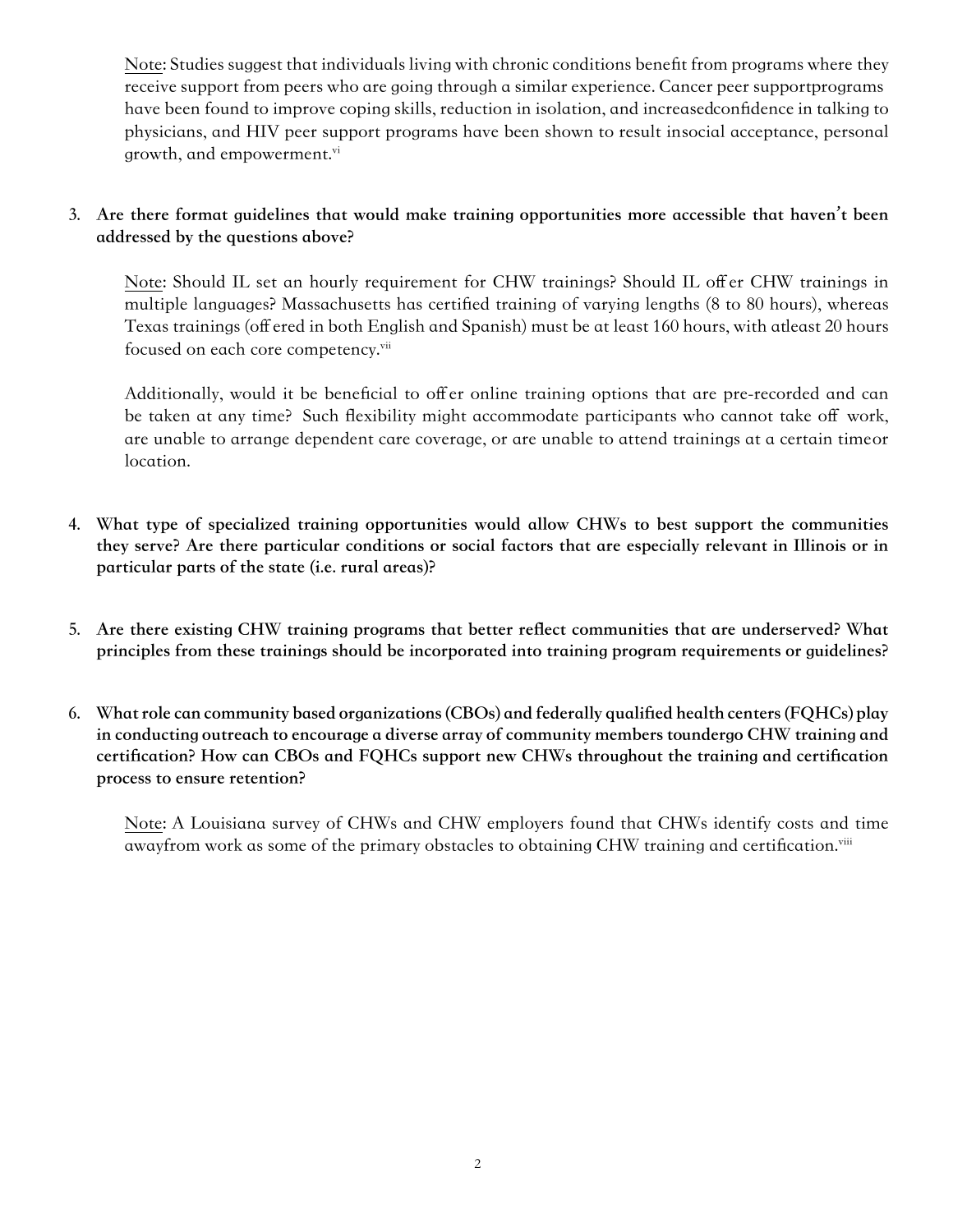### **INDIVIDUAL CHW CERTIFICATION**

**The Act:** The Act creates the Illinois CHW Review Board, which will advise IDPH regarding the certification of individual CHWs and training programs. The Board will be co-led by a representative from IDPH and a representative from a statewide association representing CHWs. The Board will consist of representatives from various state agencies, as well as members of the CHW workforce, CHW employers, and other stakeholders.

**Next Step:** The Illinois CHW Review Board will be created.

#### **Questions to Consider:**

1. Who should serve on the CHW Review Board? Are there certain stakeholders that should be at the table? **Representatives from CBOs, FHQCs, or insurance industry?**

Note: As a quick exercise, can you jot down the names of five individuals from varying backgrounds and expertise who would be able to contribute to the board if appointed?

2. What types of certification requirements best reflect the type of CHW workforce that would bebest suited **to serve Illinois communities?**

Note: The Board will need to determine the number of training hours and/or work hours a candidate must meet in order to be certified as a CHW. States have taken differing approaches. For example, Massachusetts requires 2,000 hours of CHW work in addition to the completion of a training.<sup>ix</sup> Texas does not require prior work experience but instead requires CHWs to complete 160 hours of training.<sup>x</sup> Additionally, the Board should also consider to what extent criminal history may bar a candidate from certification. The disqualification of CHWs based on past legal system involvement could create a significant barrier of entry to the field, especially for people of color. If Illinois feels strongly about including a criminal background check in the certification process, it should set guidelines to ensure clarity and transparency. Massachusetts only considers convictions or open cases, not arrests or juvenile offenses, does not automatically disqualify any CHW, and strongly considers mitigating factors and evidence of rehabilitation.<sup>xi</sup>

#### **3. How can grandparenting protocols be inclusive of all CHWs who are already serving communities? Can these protocols be designed so public health workers who joined the workforce during the COVID-19 pandemic have a pathway to become certified CHWs?**

Note: What types of requirements might help grandparent current CHWs? Massachusetts requires 4,000 hours of CHW work within the previous 10 years, while Texas requires 1,000 cumulative hours within the past three years.<sup>xii</sup> Minnesota has even more restrictive grandparenting regulations, requiring a CHW to have at least five years of supervised experience to be certified.xiii

**4. How can ILCHWA and employers support existing CHWs in completing the certification process so that they are eligible for reimbursement by Medicaid?**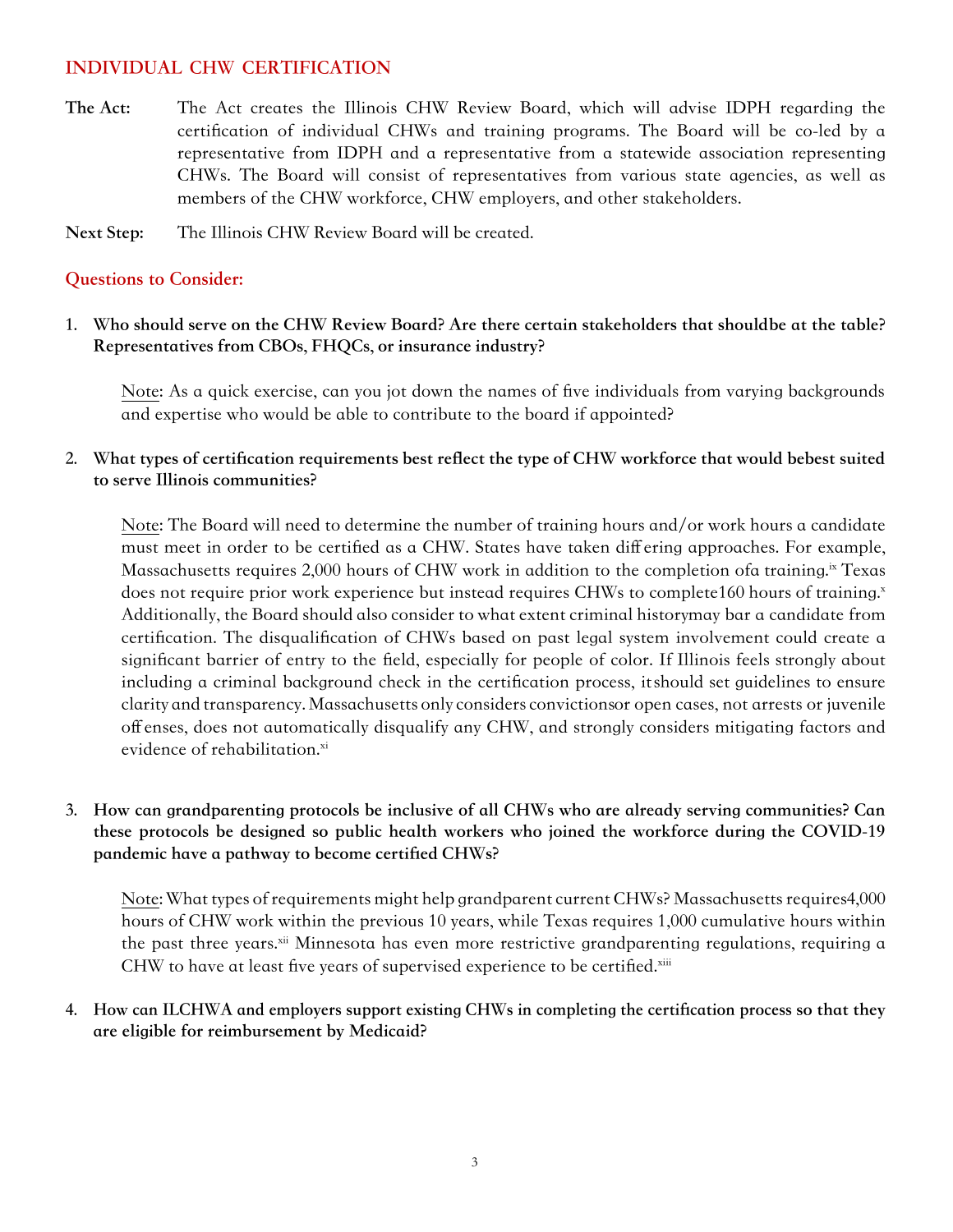#### **REIMBURSEMENT OF CHW SERVICES**

- **The Act:** Certain CHW services will be covered by Medicaid subject to appropriation. Managed care entities (MCEs) will be permitted to hire or contract with CHWs to provide services to enrollees. CHWs are required to work under the supervision of an "enrolled medical program provider," and be certified, in order to be reimbursed by Medicaid. However, certification is not required for employment, and MCEs have the discretion to employ or subcontract with noncertified CHWs if services are paid for with funding sources outside of Medicaid.
- **Next Steps:** The Department of Healthcare and Family Services (HFS) is directed to develop a list of services for which CHWs will be eligible for reimbursement. HFS will have to request approval from the federal Centers for Medicare and Medicaid Services to reimburse CHW services through Medicaid. HFS is also directed to amend its contracts with MCEs to allow them to employ CHWs or subcontract with CBOs that employ CHWs.

## **Questions to Consider:**

**1. For which CHW services is reimbursement most essential? How can a list of reimbursable services ensure CHWs have flexibility to meet the unique needs of communities served?**

Note: As a quick exercise, can you list the five most important CHW services for Medicaid beneficiaries? While some state Medicaid programs only reimburse a few, specific services, CMS has approved billing codes, which include a wide range of CHW services. Oregon Medicaid reimburses CHWs for preventive medicine counseling; home visits; substance abuse screening; patient education and training; certain therapies; and oral medication administration.xiv

**2. How should HFS define "enrolled medical program providers" for the purposes of CHW supervision? Which professionals are best equipped to supervise CHW services and comply with Medicaid requirements?**

Note: The Act does not define the term "enrolled medical program providers." Other states that include supervision as a prerequisite for reimbursement of CHW services typically require supervisors to be licensed medical professionals, including physicians, nurses, and mental health professionals. xv However, the vague term used by the Act may create an opportunity for advocacy for more relaxed supervision requirements.

- **3. What level of supervision is required? Must enrolled medical program providers be present when CHWs administer services? How can telemedicine facilitate supervision of CHW services?**
- **4. What resources and support do CBOs and FQHCs need in order to integrate and support CHWs?**

Note: MPH Salud, a Michigan-based non-profit organization, has assisted FQHCs and others create their own CHW programs for 20 years. Its Capacity Building Assistance Program provides training and technical assistance to help organizations improve their CHW programs.<sup>xvi</sup>

#### **5. How can managed care entities be encouraged to utilize CHWs?**

Note: In other states where managed care plans may be reimbursed for CHW services, MCE contracts explicitly mention, and even encourage the use of CHWs. For example, Massachusetts Medicaid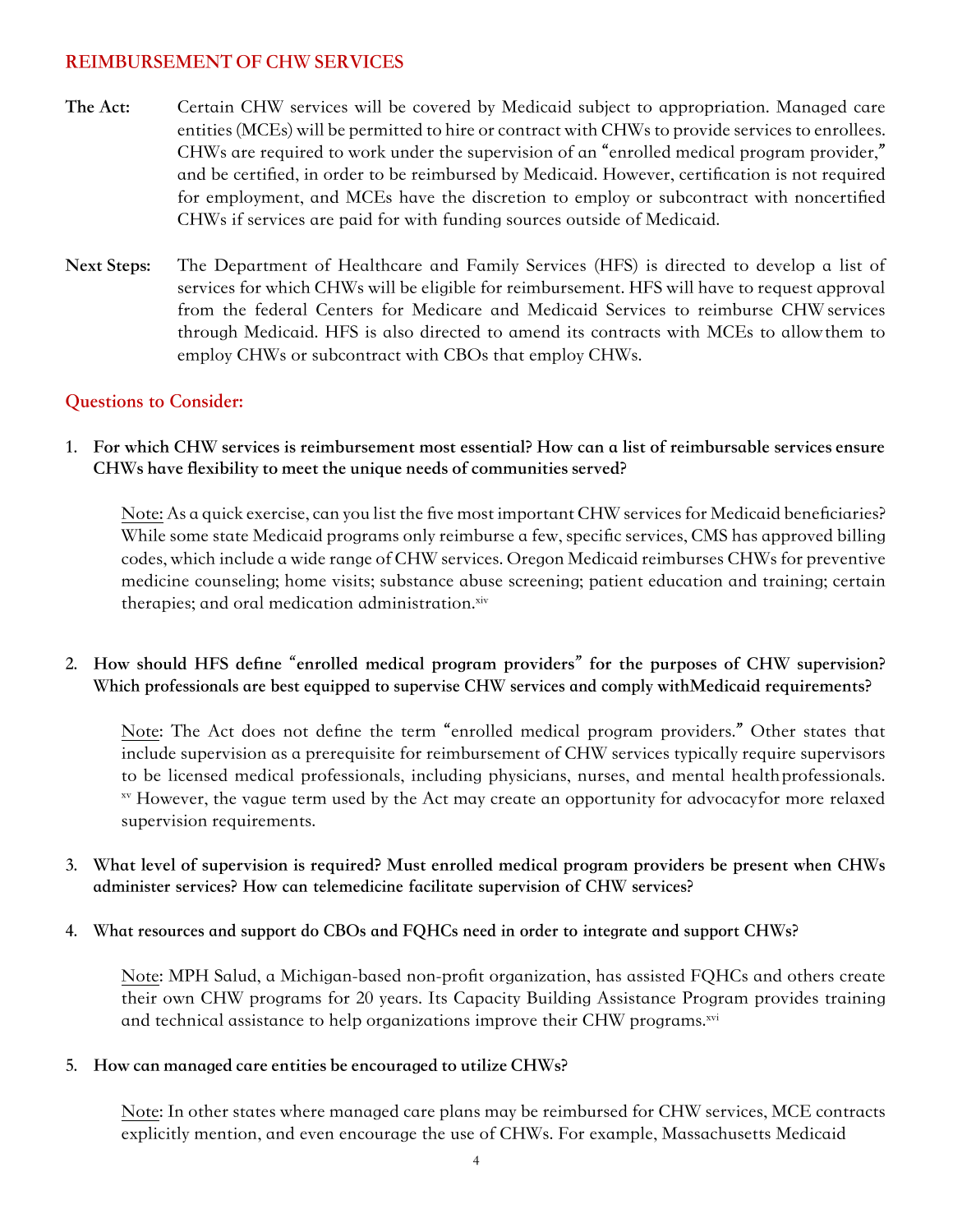(MassHealth) urges Accountable Care Organizations (ACOs) to spend start-up and ongoing grant funding on investments in the primary care workforce, including hiring CHWs.xvii

**6. How can CBOs and FHQCs incentivize managed care entities to subcontract with them for CHW services?**

Note: What would a mutually beneficial agreement between a CBO or FHQC and an MCE look like? Some MCEs in New Mexico pay per member per month fees to clinics that provide beneficiaries with CHW services.xviii

- 7. What role can CHWs play in managed care plans? For which services should managed careentities utilize **CHWs?**
- 8. Will the state provide technical assistance and support to assist CBOs and FQHCs who workwith MCEs?